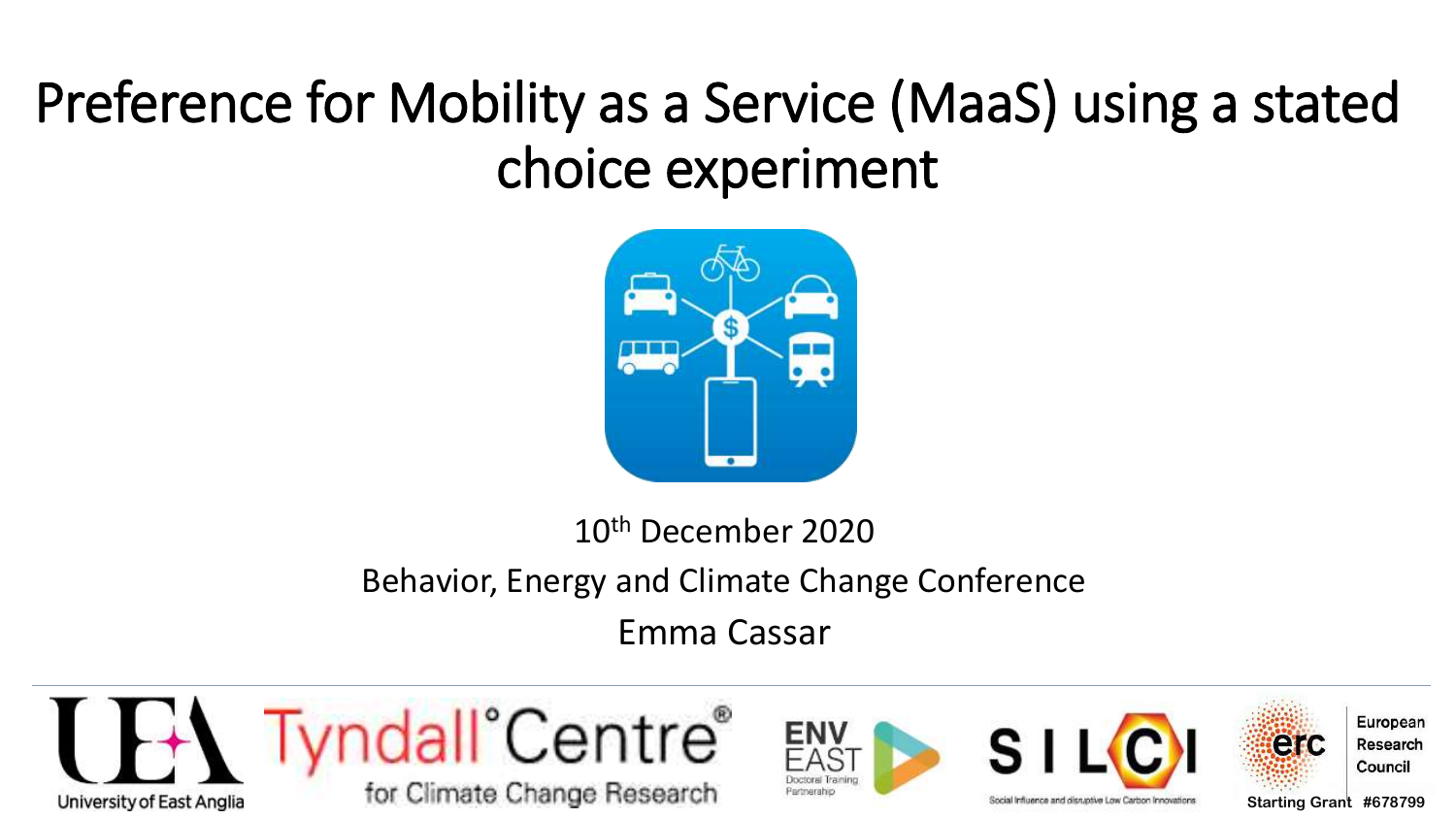

#### What is Mobility as a Service (MaaS)?



Payment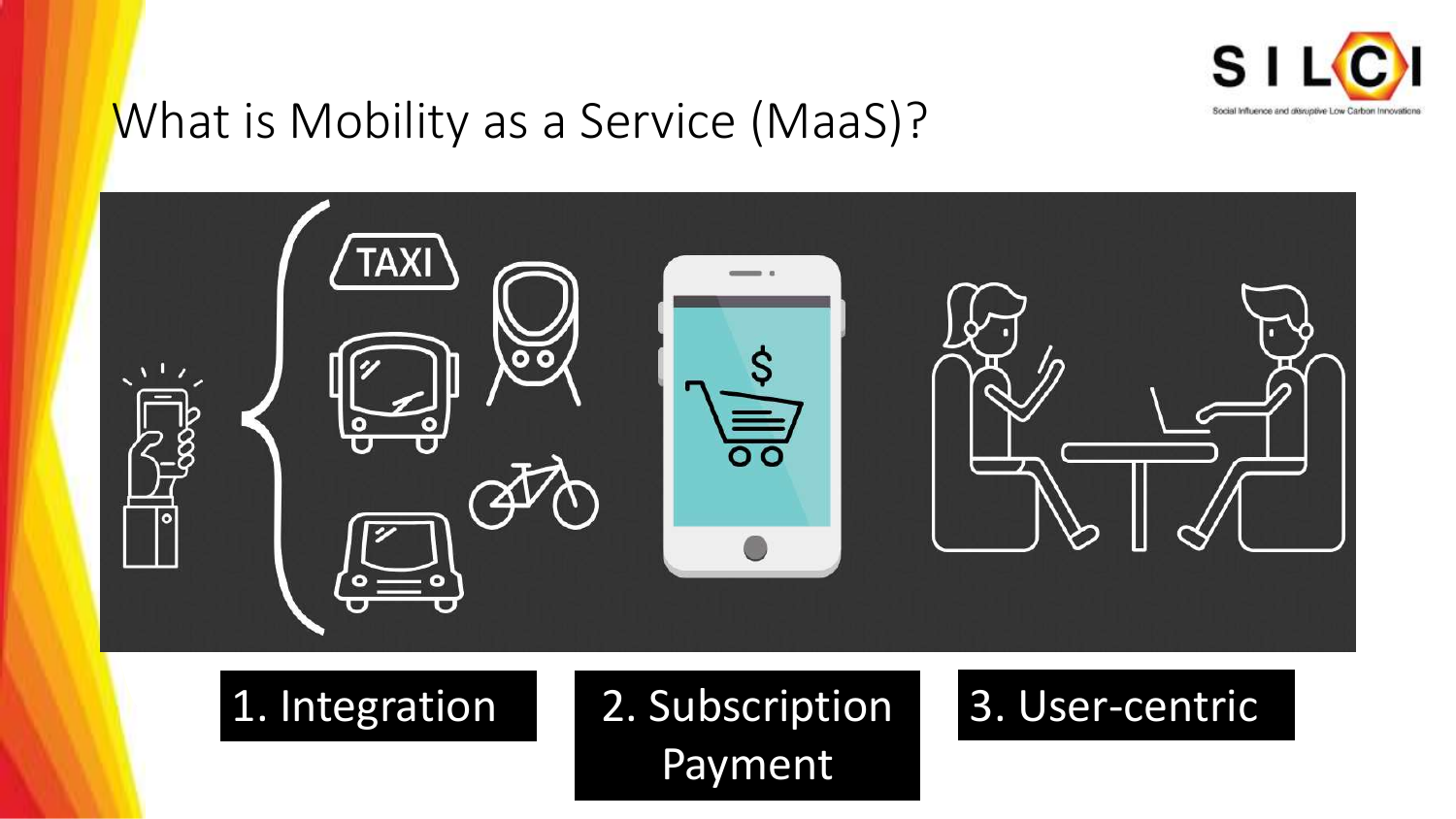

#### What do we know about MaaS?

- Studies are limited to qualitative stakeholders' perspectives and expectations of early adopters, and quantitative reviews on the preferred MaaS subscription.
- Potential early adopters are young public transport users or flexible travellers who make commuting and business trips.
- Potential users preference for a MaaS plan: Subscription fee, transportation modes, travel allowances, additional features Source: Matyas, M and Kamargianni, K. 2017. Stated Preference Design for Exploring Demand for



"Mobility as a Service" Plans. Presented at 5th International Choice Modelling Conference, Cape Town, April 3-5.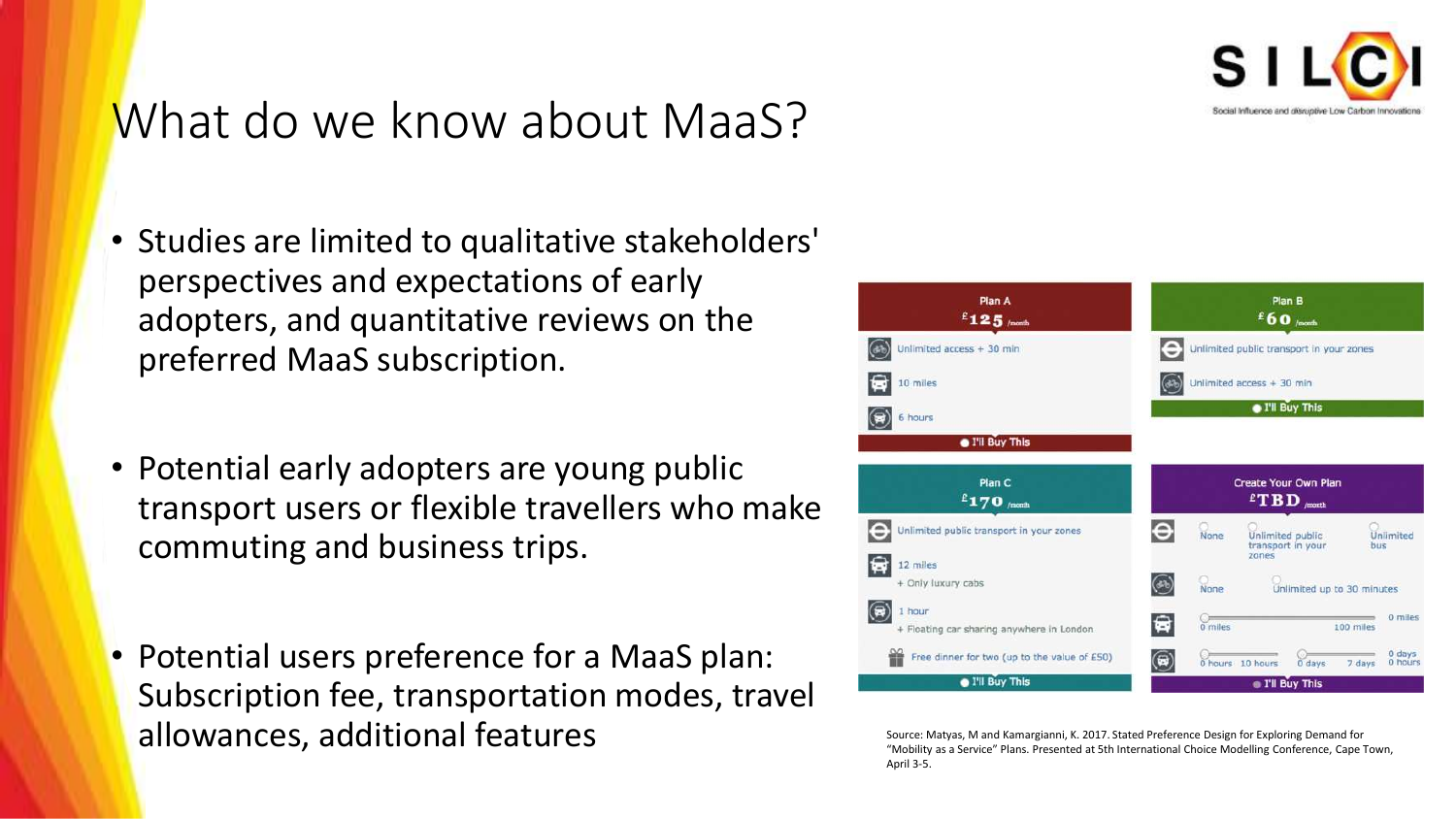

## What is the role of MaaS in the current market?

#### • Research questions

- Which mode of transport do commuters prefer when given the choice of MaaS?
- Which attributes are found to influence the choice of transport mode?
- Which sociodemographic and travel characteristics may define the transportation mode choice intentions and decisions of commuters?
- The general hypothesis is for MaaS to have the potential to shift commuters out of single occupancy cars and into sustainable modes of transport.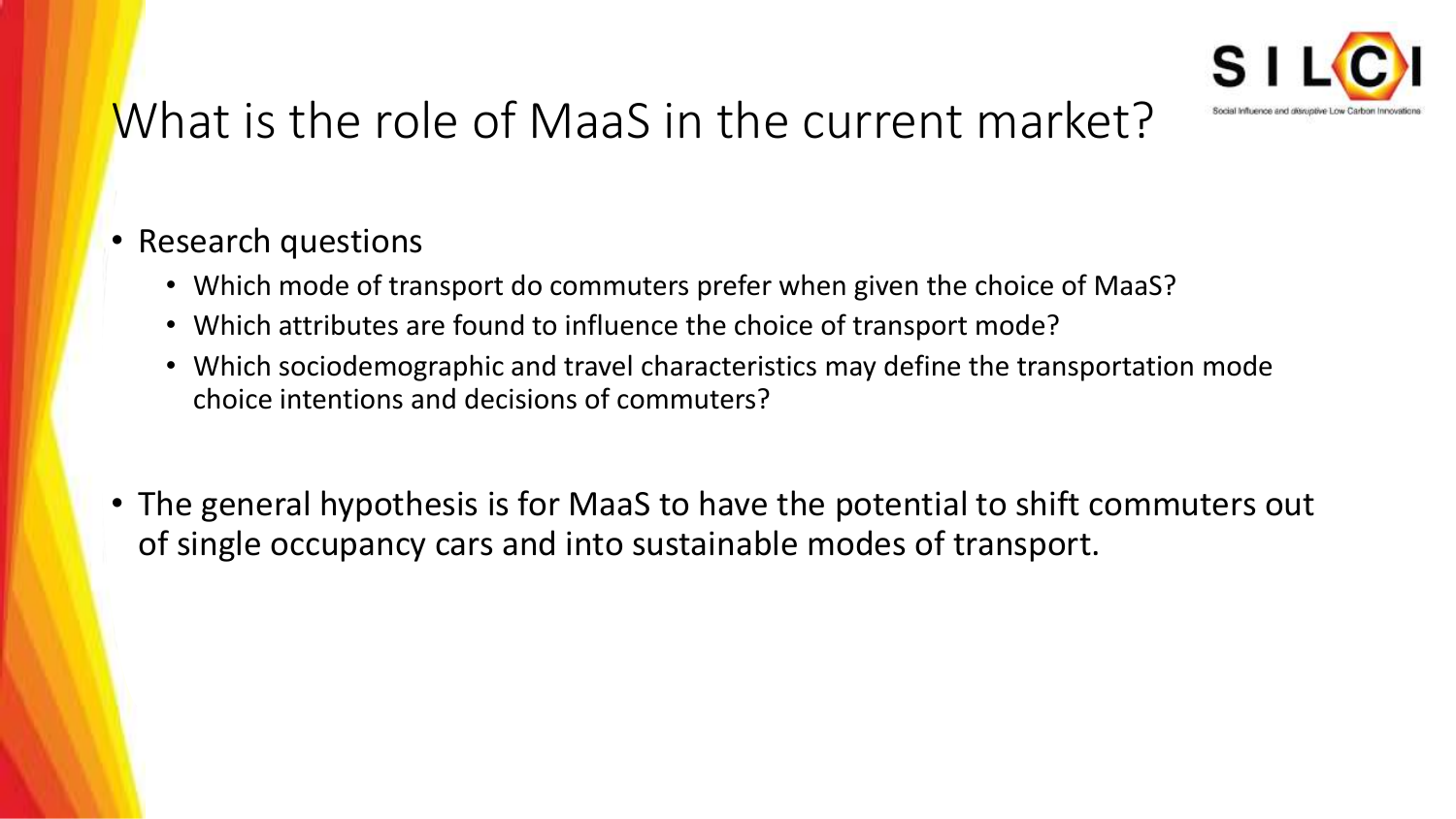

#### The Study

- West Midlands, United Kingdom
- Served by public transport (bus, rail, metro)
- Participants Commuters with a driving license (students, in employment)
- Choice experiment
	- Hypothetical Scenario: Commute 7 miles
	- Alternatives: Private Car, Bus, Train,
	- MaaS (bus, train, metro, taxi and car rental)
	- Attributes: in-vehicle time, waiting time, walking time and monthly cost

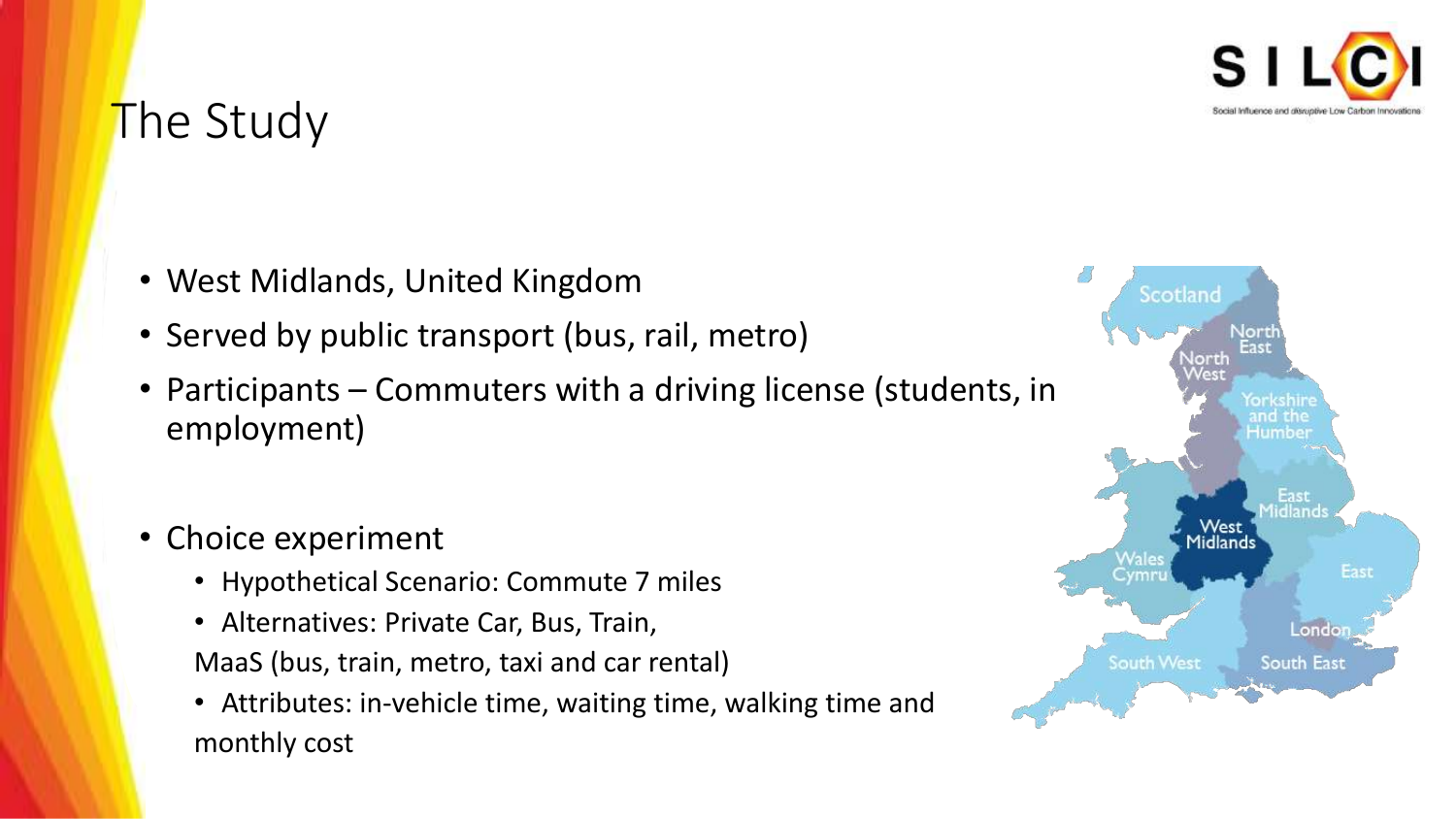

### Car, Bus, Train or MaaS?

|                               | People in employment<br>$N = 568$ | <b>Students</b><br>$N = 209$ |
|-------------------------------|-----------------------------------|------------------------------|
| <b>Current Mode: Private</b>  | 381                               | 58                           |
| Car                           | (67.1%)                           | (27.8%)                      |
| <b>Stated Preference Mode</b> |                                   |                              |
| choice: Private Car           |                                   |                              |
| <b>Current Mode: Bus</b>      | 136                               | 122                          |
|                               | (23.9%)                           | (58.4%)                      |
| <b>Stated Preference Mode</b> |                                   |                              |
| choice: Bus                   |                                   |                              |
| <b>Current Mode: Train</b>    | 74                                | 54                           |
|                               | $(13.0\%)$                        | (25.8%)                      |
| <b>Stated Preference Mode</b> |                                   |                              |
| choice: Train                 |                                   |                              |
| <b>Current Mode: MaaS</b>     | <b>NA</b>                         | <b>NA</b>                    |
| <b>Stated Preference Mode</b> |                                   |                              |
| choice: MaaS                  |                                   |                              |
|                               |                                   |                              |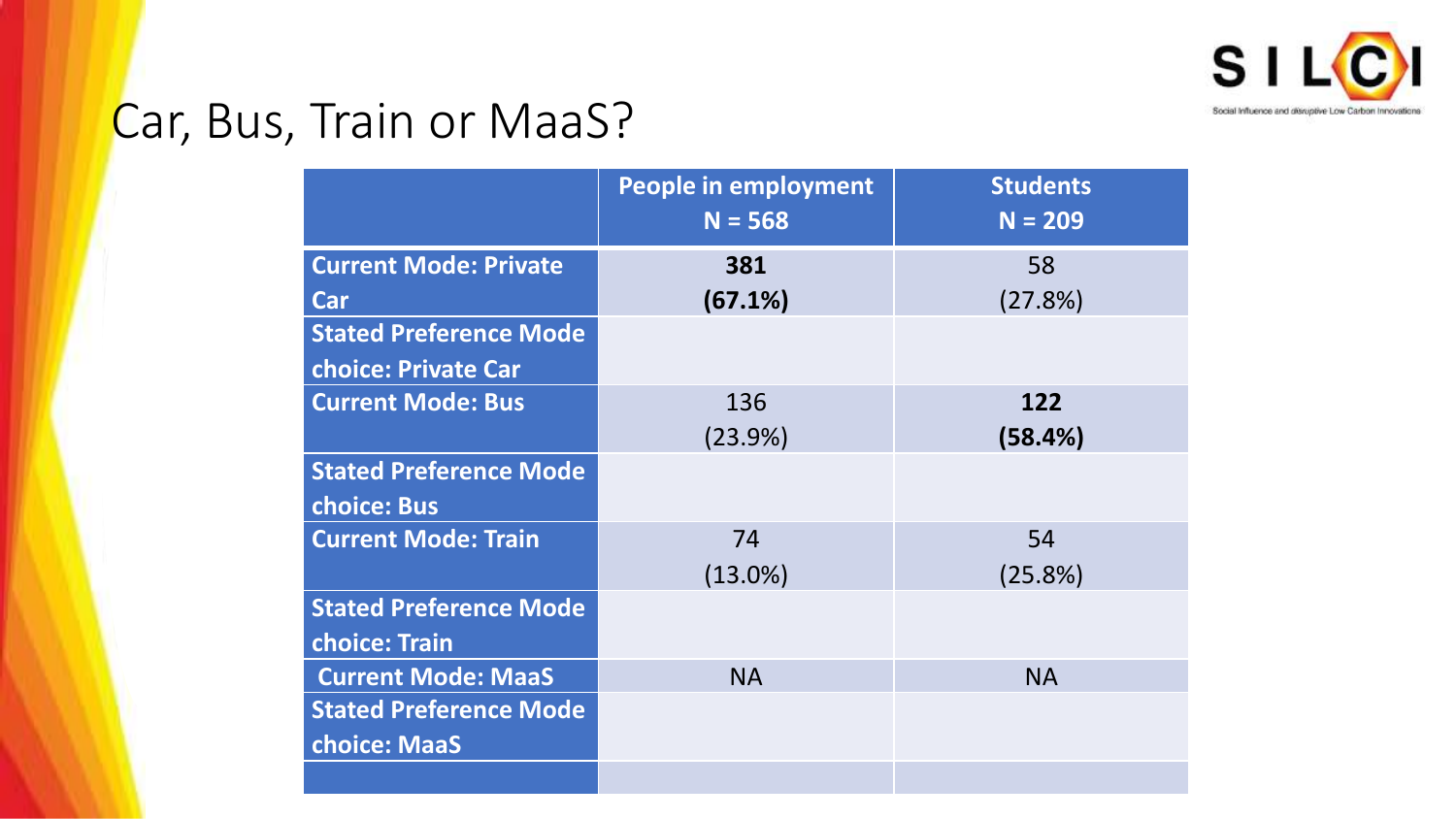

### Car, Bus, Train or MaaS?

|                               | <b>People in employment</b>    | <b>Students</b>                |
|-------------------------------|--------------------------------|--------------------------------|
|                               | $N = 568$                      | $N = 209$                      |
|                               | number of choice tasks = 4,544 | number of choice tasks = 1,672 |
| <b>Current Mode: Private</b>  | 381                            | 58                             |
| Car                           | $(67.1\%)$                     | (27.8%)                        |
| <b>Stated Preference Mode</b> | 1,353                          | 317                            |
| choice: Private Car           | (29.8%)                        | $(18.9\%)$                     |
| <b>Current Mode: Bus</b>      | 136                            | 122                            |
|                               | $(23.9\%)$                     | (58.4%)                        |
| <b>Stated Preference Mode</b> | 1,093                          | 588                            |
| choice: Bus                   | (24.0%)                        | (35.2%)                        |
| <b>Current Mode: Train</b>    | 74                             | 54                             |
|                               | $(13.0\%)$                     | $(25.8\%)$                     |
| <b>Stated Preference Mode</b> | 971                            | 416                            |
| choice: Train                 | (21.4%)                        | (24.9%)                        |
| <b>Current Mode: MaaS</b>     | <b>NA</b>                      | <b>NA</b>                      |
| <b>Stated Preference Mode</b> | 1,127                          | 351                            |
| choice: MaaS                  | (24.8%)                        | (21.0%)                        |
|                               |                                |                                |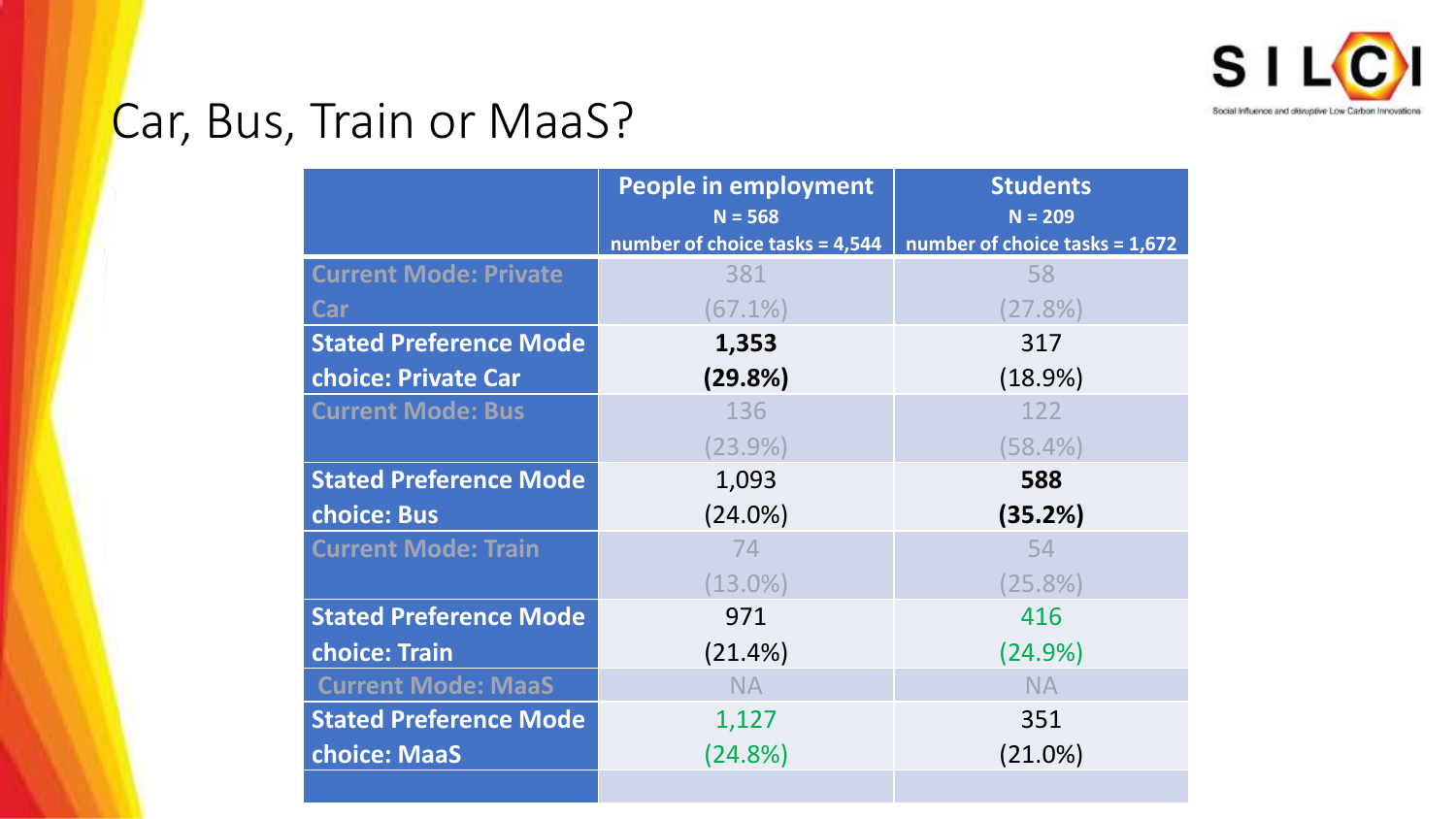

### Key results – what influences mode choice?

- People in employment and students prefer cheaper modes of transport which gets them to their destination faster with minimal travelling and walking time.
- People in employment are more sensitive to time than students.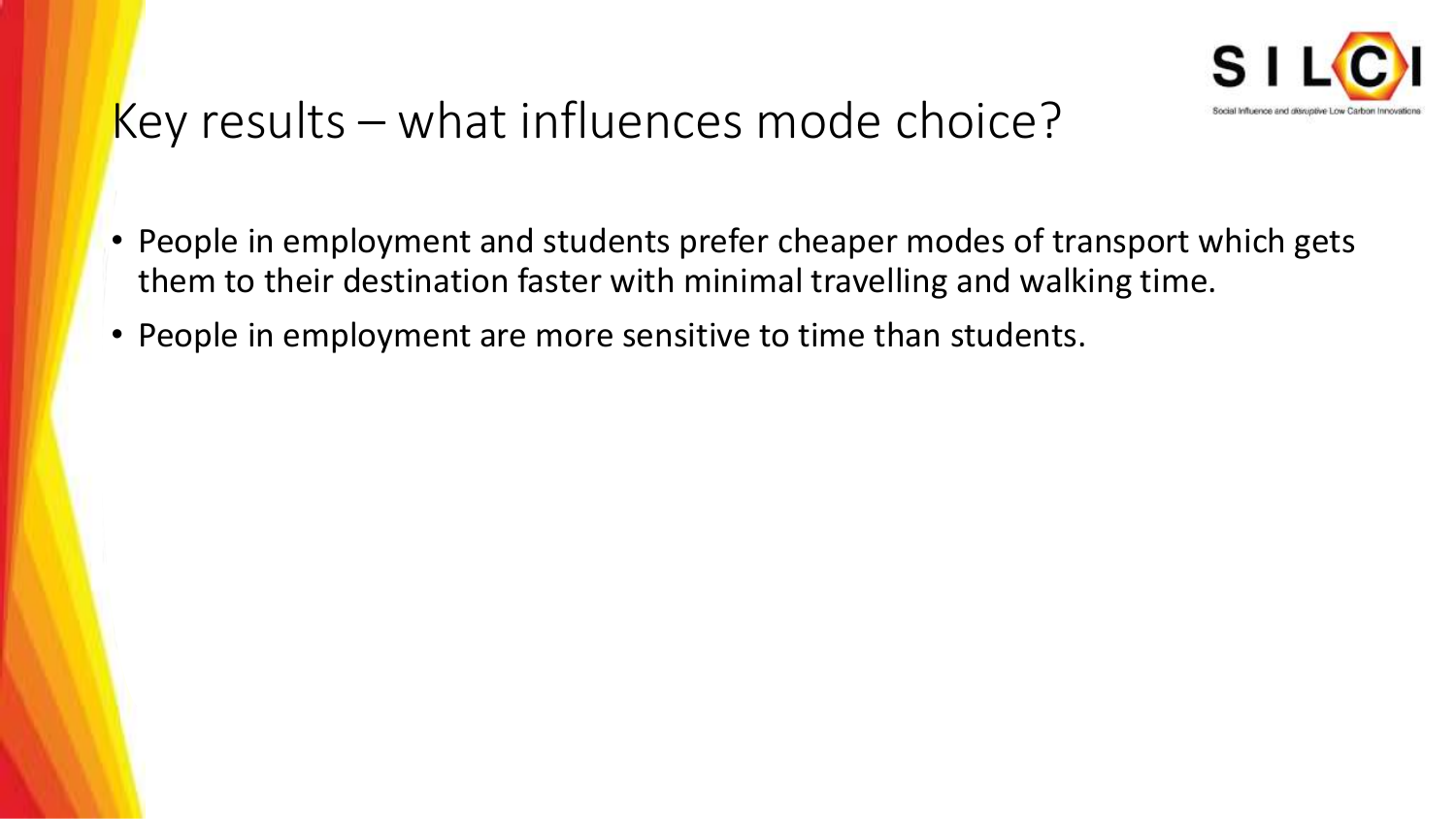

## Key results – what influences mode choice?

- People in employment and students prefer cheaper modes of transport which gets them to their destination faster with minimal travelling and walking time.
- People in employment are more sensitive to time than students.

#### People in employment

- Living in high income households
- Experience in booking and paying for transport services using their smartphone

#### Students

- Monthly/Annual public transport subscription
- Car Owners